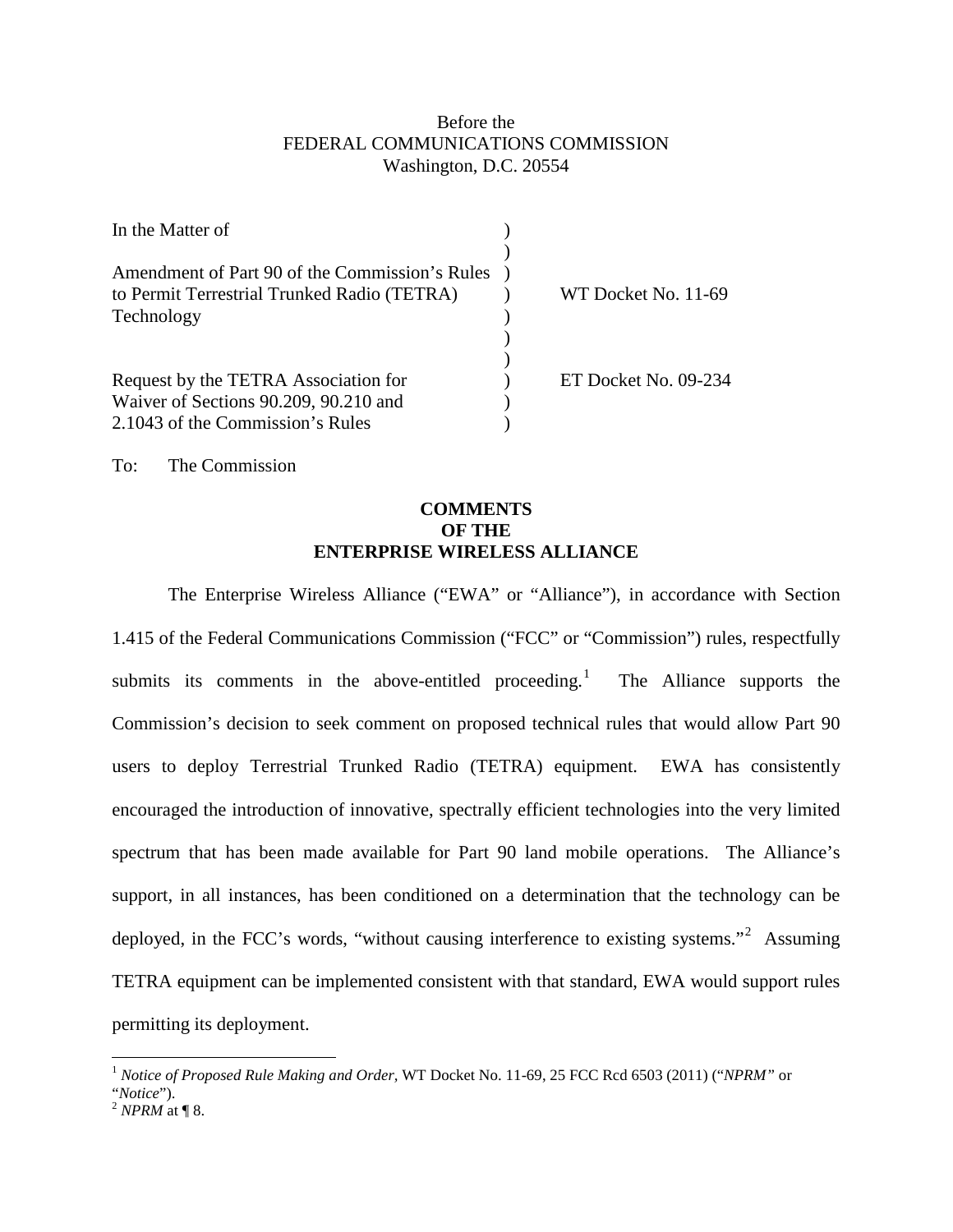#### **I BACKGROUND**

The *NPRM* is the second recent Commission action involving TETRA, which the *Notice* describes as a digital, trunked radio technology that operates with Time Division Multiple Access (TDMA) in four-slot channels within a 25 kHz bandwidth.<sup>[3](#page-1-0)</sup> In the same decision in which it issued the *NPRM*, the FCC adopted an Order ("Waiver Order") granting the 2009 Request for Waiver ("Waiver Request") submitted by the TETRA Association ("Association"). The Waiver Request asked that the Part 90 rules governing occupied bandwidth limits (FCC Rule Section 90.209) and emission masks (FCC Rule Section 90.210) be waived to permit TETRA technology to be implemented in the United States ("Waiver Request).<sup>[4](#page-1-1)</sup> It also requested waiver relief to allow manufacturers that had received interim equipment authorizations at reduced power to increase their power levels and upgrade to the TETRA standard without securing a new grant of equipment certification (FCC Rule Section 2.1043(a)).

The Commission granted the Waiver Request, but limited its applicability to Industrial/Business Pool (I/B) frequencies in the 450-470 MHz band and to ESMR frequencies in the 800 MHz band.<sup>[5](#page-1-2)</sup> It granted this relief based on the FCC's conclusion that "the slight increase in authorized bandwidth and the *de minimis* area of non-compliance with the emission masks would not likely cause increased interference to adjacent channel users."[6](#page-1-3) The Commission noted that "…the analysis submitted by the Association suggests that TETRA has a lower adjacent channel interference potential than other land mobile technologies currently in use."<sup>[7](#page-1-4)</sup> The FCC also determined that because TETRA equipment satisfies the narrowband efficiency

<span id="page-1-0"></span> $^{3}$  *Id.* at ¶ 3.<br><sup>4</sup> *See* Request for Waiver of Section 90.209, 90.210 and 2.1043 (filed Nov. 20, 2009).

<span id="page-1-4"></span><span id="page-1-3"></span><span id="page-1-2"></span><span id="page-1-1"></span><sup>&</sup>lt;sup>5</sup> The Alliance has requested that the FCC clarify or reconsider the statement in the Waiver Order exempting from frequency coordination applications converting existing systems to TETRA technology. The Association has agreed that it did not request any special relief from prior coordination requirements.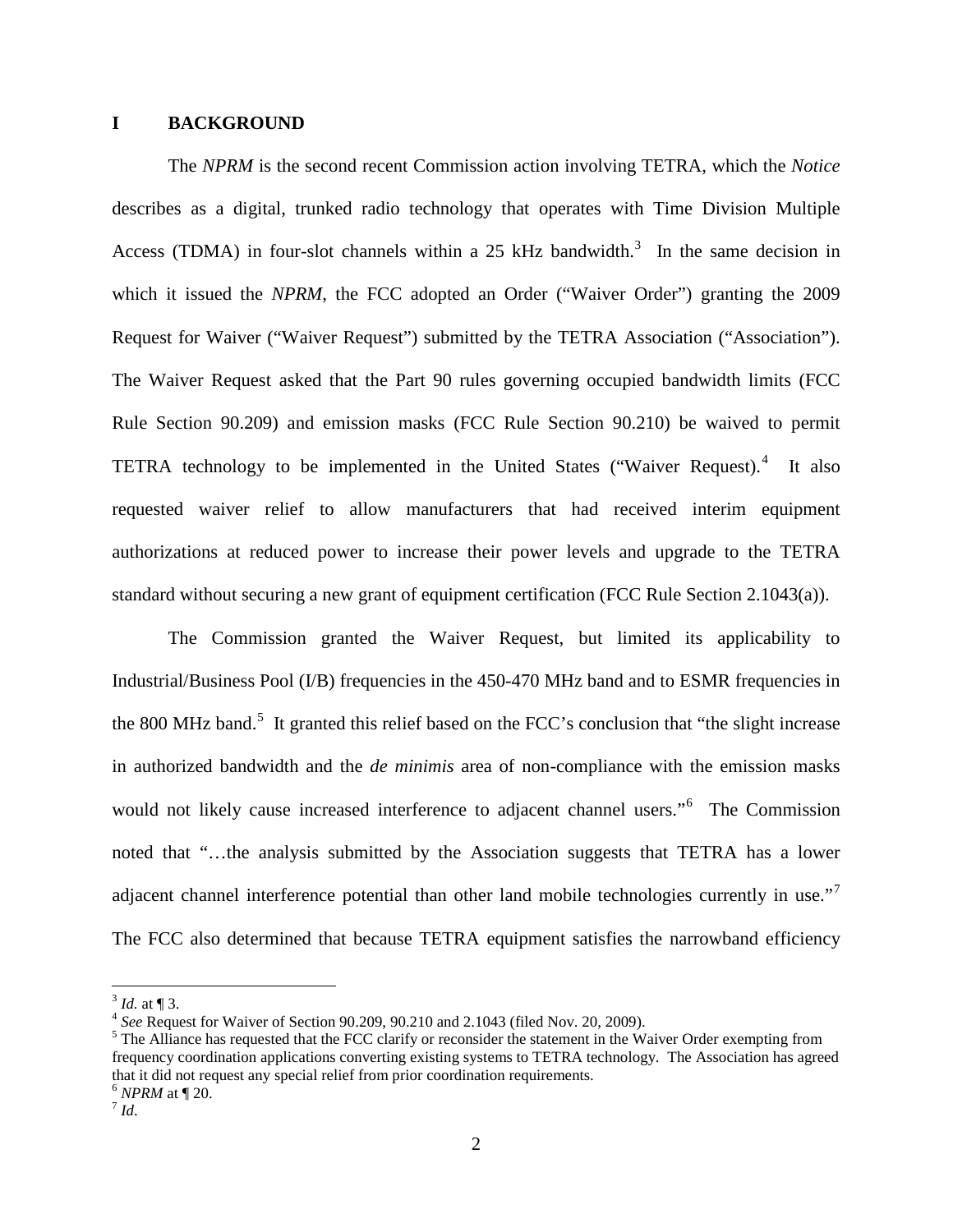standard, it was in the public interest to allow for this option in anticipation of the upcoming January 1, 2013 deadline by which many Part 90 licensees operating below 512 MHz will need to convert to narrowband equipment or its efficiency equivalent.<sup>[8](#page-2-0)</sup> Nonetheless, and in response to concerns expressed by a number of parties commenting on the Waiver Request, in particular entities representing public safety users,  $9$  the Commission deferred for consideration in the *NPRM* the questions of whether TETRA technology should be authorized on a permanent basis, whether the rules proposed by the FCC would permit this technology to operate without causing interference to existing systems, and how its deployment might affect public safety interoperability.[10](#page-2-2)

## **II ALL PART 90 TECHNOLOGIES MUST OPERATE WITHOUT CAUSING EITHER CO-CHANNEL OR ADJACENT CHANNEL INTERFERENCE.**

As noted above, EWA has welcomed the introduction of a broad range of increasingly efficient equipment for deployment on Part 90 land mobile spectrum. In particular, in recent years it has supported a variety of digital technologies, including NEXEDGE, MOTOTRBO and IDAS, each of which has particular features and functionalities that have satisfied the requirements of certain users.<sup>[11](#page-2-3)</sup> The Alliance strongly believes that this industry segment must have access to enhanced digital capabilities if it is to continue meeting the needs of land mobile users.

However, EWA also recognizes the complexities of introducing digital equipment into the existing Part 90 spectrum environment. The Commission's technical rules are intended to

<span id="page-2-1"></span><span id="page-2-0"></span><sup>&</sup>lt;sup>8</sup> *Id. See* 47 C.F.R. § 90.209(b)(5)-(6).<br><sup>9</sup> *See, e.g.*, Comments of the National Public Safety Telecommunications Council (NPSTC), the Association of Public Safety Communications Officials-International, Inc. (APCO), the Land Mobile Communications Council (LMCC), and the Telecommunications Industry Association (TIA). <sup>10</sup> *NPRM* at ¶ 8.

<span id="page-2-2"></span>

<span id="page-2-3"></span> $11$  While EWA appreciates that the Association believes TETRA equipment "performs better than currently available" technologies," manufacturers of competing technologies likely would disagree. *NPRM* at ¶ 6, citing Waiver Request at 1, 7-8. Such determinations ultimately are made in the marketplace by users themselves.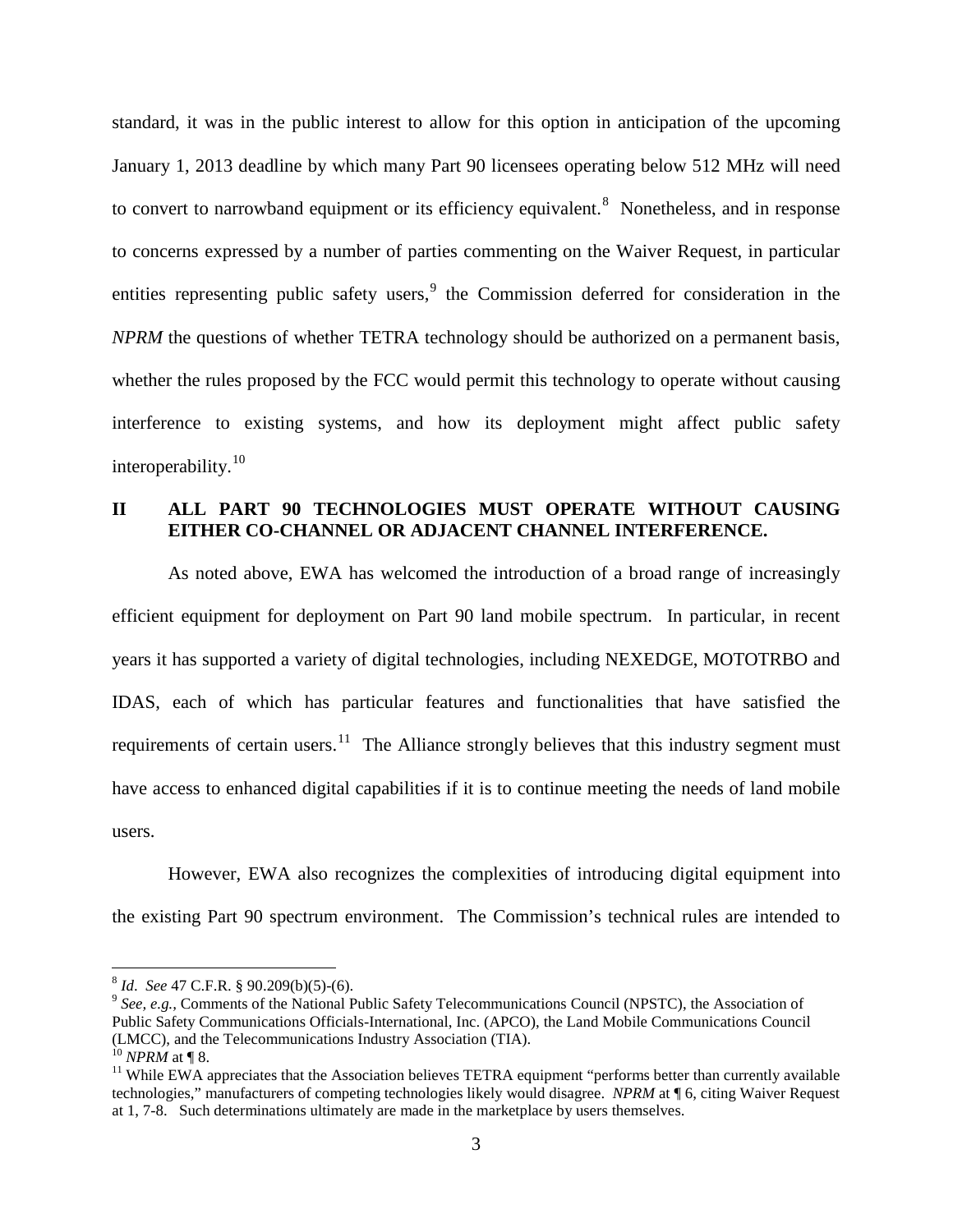protect systems from causing either co-channel or adjacent channel interference. As described in the *Notice*, these requirements include standards for acceptability of equipment, frequency tolerance, modulation emissions, power, and bandwidths.<sup>[12](#page-3-0)</sup> However, in addition to technical specifications, the FCC's rules establish operating requirements that also have a direct impact on the ability of multiple users to co-exist on this spectrum.<sup>[13](#page-3-1)</sup> Adjacent channel issues are addressed primarily by the technical rules, while co-channel operations are governed largely by the operating requirements. The *NPRM* and the Waiver Request discuss the ability of TETRA equipment to avoid adjacent channel problems, but pay scant attention to co-channel matters. The Alliance urges the Commission to ensure that whatever rules it adopts address TETRA's compatibility with co-channel, as well as adjacent channel, operations.

The single reference to co-channel usage in the *NPRM* is the statement that "The Association asserts that TETRA technology provides equal or greater co-channel interference protection than currently available technologies,"<sup>[14](#page-3-2)</sup> which the Commission identifies as a citation to page 9 in the Waiver Request. EWA can find no such statement in the Waiver Request, which focuses entirely on TETRA's ability to protect adjacent channel operations.<sup>15</sup> The single reference to co-channel operation is on p. 3 of Attachment A to that document, which states only that a technology may exceed an emission mask under certain measurement conditions, and yet put less power into a co-channel or adjacent channel system than a technology that conforms to the mask. $16$ 

<span id="page-3-0"></span><sup>&</sup>lt;sup>12</sup> *NPRM* at ¶ 2.<br><sup>13</sup> *See* 47 C.F..R. § 90.401 *et seq.* 

<span id="page-3-3"></span><span id="page-3-2"></span><span id="page-3-1"></span><sup>&</sup>lt;sup>14</sup> *NPRM* at ¶ 9.<br><sup>15</sup> The *NPRM* also cites to the Comments of Bay Electronics and Wireless Engineering Systems and Technology (WEST) in support of this claim, but EWA is unable to find any reference to co-channel matters in either of those filings.

<span id="page-3-4"></span><sup>&</sup>lt;sup>16</sup> Waiver Request, Attachment A at p. 3.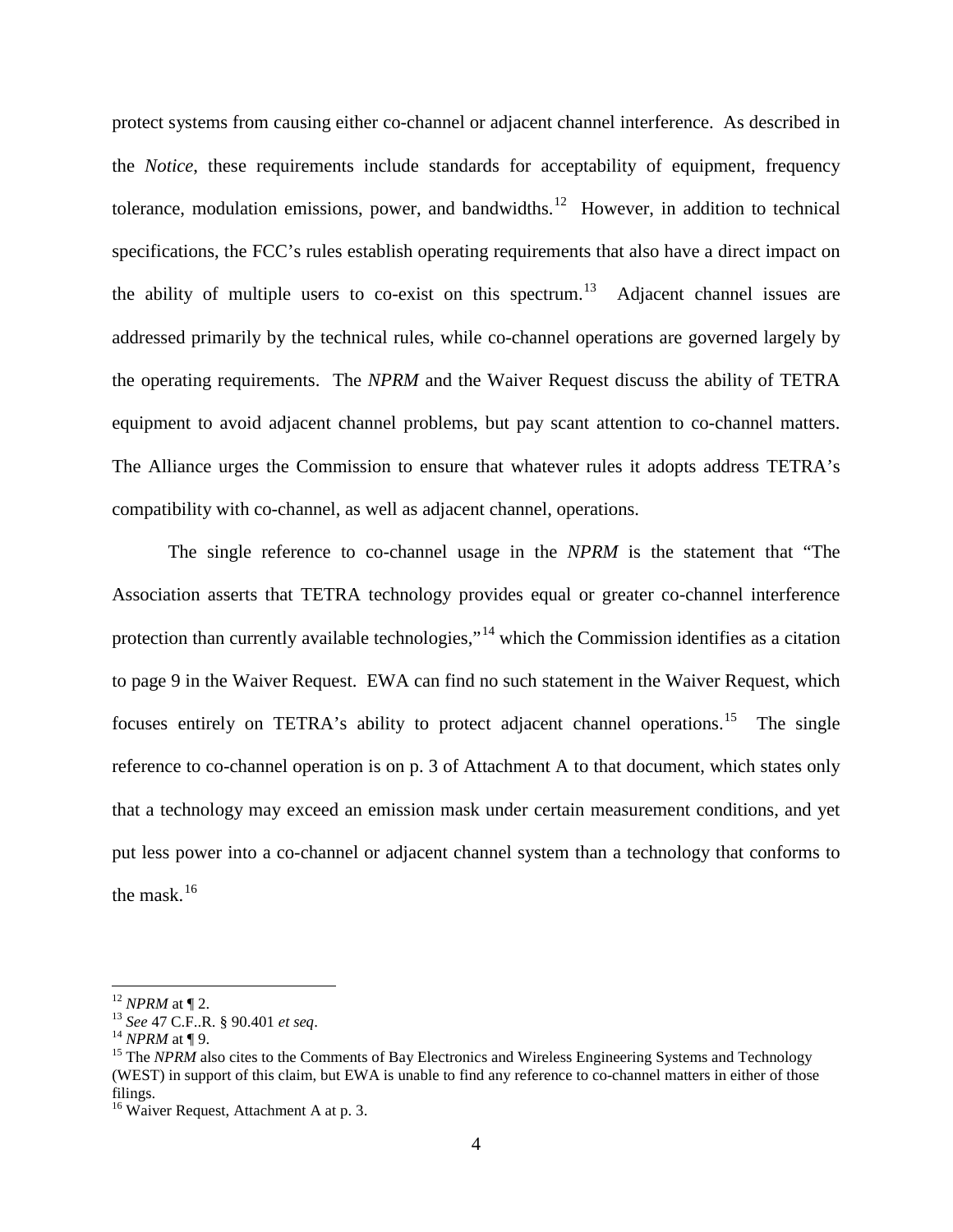This issue is significant because channels in the Part 90 bands below 512 MHz historically have been assigned on a shared basis with multiple users operating on the same channel in the same geographic area. This "party line" type environment has provided an acceptable, if not always optimal, level of service because of the requirement in FCC Rule Section 90.403 $(e)$  that users monitor to avoid causing harmful interference.<sup>[17](#page-4-0)</sup> As licensees deploy equipment with a variety of digital TDMA and Frequency Division Multiple Access (FDMA) techniques, it is critical that the rules continue to protect the operation of entities operating co-channel systems. This must include the ability to monitor for transmissions within the digital user's authorized bandwidth, particularly as Part 90 licensees below 512 MHz migrate from "wideband" to narrowband operations.

If TETRA equipment has this ability, if it is capable of monitoring and holding up for transmissions within its authorized bandwidth, then it should be able to co-exist with other users on shared channels. If it does not have that capability, as EWA understands, then the Commission should make clear in its decision that TETRA technology may only be deployed in the bands below 512 MHz<sup>[18](#page-4-1)</sup> by licensees that are authorized for trunked operations and that are exempt from monitoring requirements in accordance with FCC Rule Section 90.187.<sup>[19](#page-4-2)</sup> This rule currently provides an exemption for licensees who (1) have met the loading requirements and have exclusivity in their service area in the 470-512 MHz band; (2) are operating on bands between 150-512 MHz and have obtained written consent from all affected co-channel and adjacent channel licensees and pending applicants; or (3) are operating on bands between 150- 470 MHz and have a protected service area based on contour analyses performed by an FCC-

<span id="page-4-0"></span> $17$  47 C.F.R. § 90.403(e).

<span id="page-4-1"></span><sup>&</sup>lt;sup>18</sup> Licensees of Part 90 channels in the 800/900 MHz bands are not required to monitor for co-channel operations if the channels are licensed on an exclusive basis as most are.

<span id="page-4-2"></span><sup>19</sup> 47 C.F.R. § 90.187.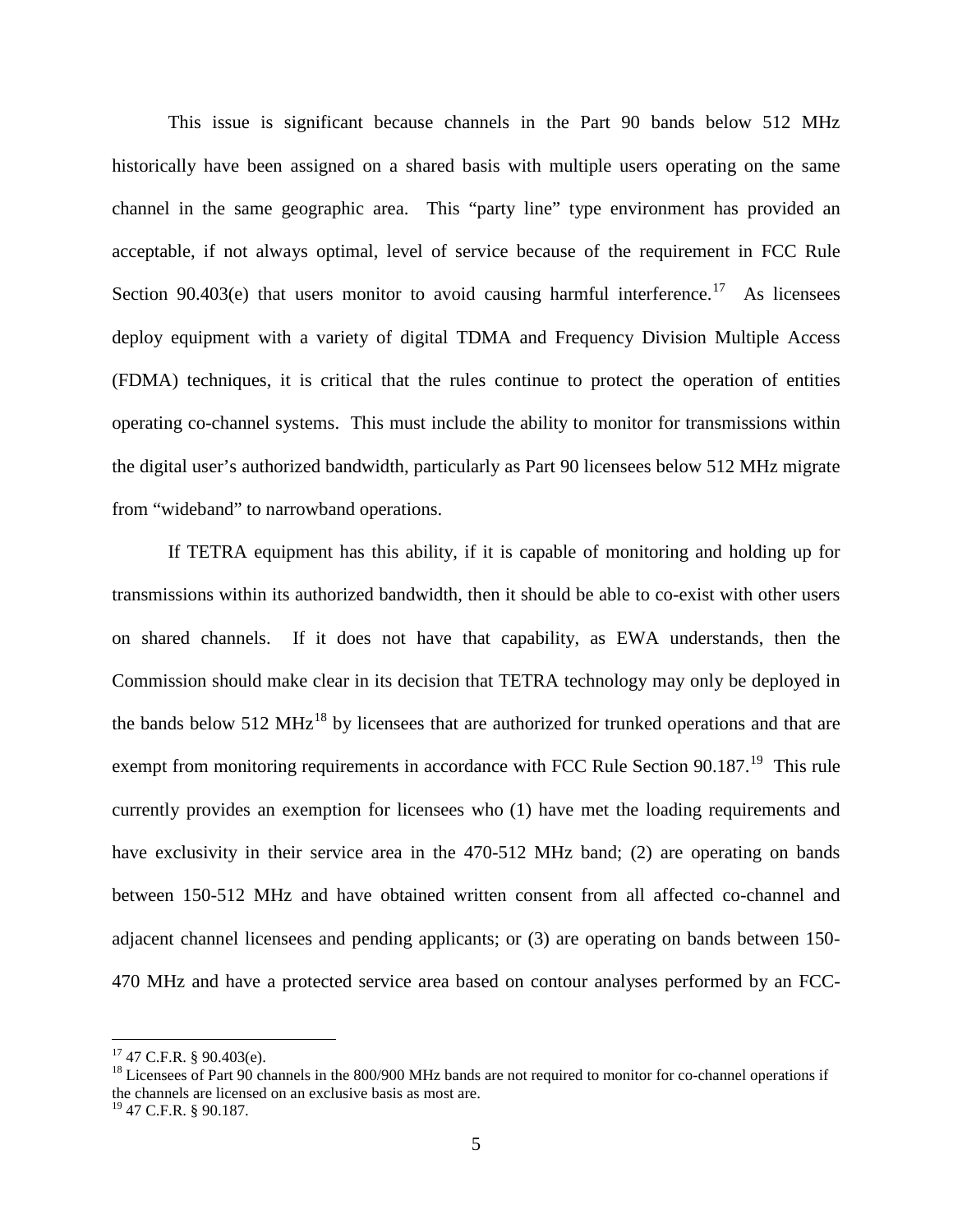certified frequency advisory committee, which channels are identified on licenses with an FB8 station class.

It may be that the Association and prospective users of TETRA equipment are fully aware of the Part 90 monitoring requirement and recognize that they either must meet that rule or deploy this technology only on channels that are exempt from it. However, the absence of any reference to this issue in the Waiver Request or the *Notice*, in conjunction with the unsupported assertion regarding co-channel interference protection in the *NPRM*, [20](#page-5-0) dictate that this matter be addressed explicitly in the Commission's decision in this proceeding.

If this technology is not designed with monitoring capability, then the opportunities for TETRA equipment may be more limited than the FCC's enthusiastic evaluation of it might suggest. Only a relatively small percentage of Part 90 licensees in the bands below 512 MHz are licensed for channels that are not required to monitor, particularly in more urbanized areas where spectrum demand historically has required more intensive channel sharing. Licensees with channels that are exempt typically operate public safety systems<sup>[21](#page-5-1)</sup> or systems in certain critical infrastructure industries where channel sharing is less prevalent than in the general I/B community. Since the *Notice* quotes the Association as stating that it does not intend to market equipment to public safety licensees,  $2<sup>2</sup>$  the Alliance assumes that the Association plans to focus its marketing activities on the utility industry and on the limited number of other licensees with channels that do not require monitoring capability.

This is not to suggest that the prospect of limited deployment argues against adopting rules to permit the use of TETRA equipment on qualified spectrum. As long as the FCC has

<span id="page-5-1"></span><span id="page-5-0"></span><sup>&</sup>lt;sup>20</sup> *See* n. 14 *supra*.<br><sup>21</sup> The Alliance takes no position on whether TETRA technology should be permitted on Public Safety Pool frequencies or what impact its availability might have on the interoperability of public safety communications, a matter that must be determined by the public safety community itself.

<span id="page-5-2"></span><sup>&</sup>lt;sup>22</sup> *NPRM* at ¶ 22, citing TETRA Association Reply Comments at 5, n. 13.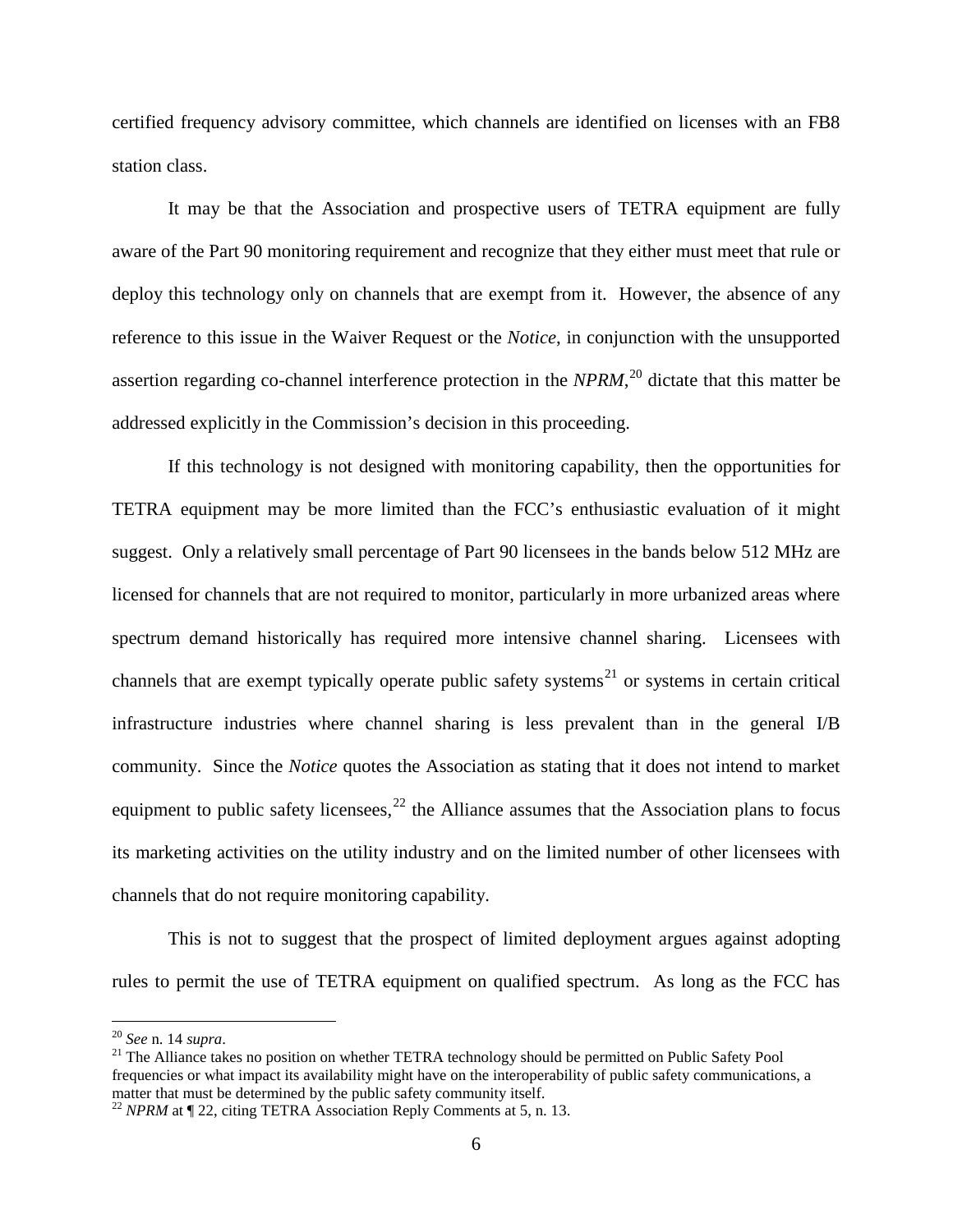concluded that it will not cause adjacent channel interference, which the *NPRM* states unequivocally is the case, licensees that are free from a monitoring obligation should be able to select TETRA or any other technology that best suits their operating requirements and their budgets. Expanded equipment choices can only work to the benefit of the Part 90 land mobile community as long as the equipment does not adversely impact the operation of other licensees.

#### **III CONCLUSION**

The Part 90 bands below 512 MHz present a uniquely challenging spectrum environment. Their history of shared channel operations makes them less than ideally suited for the introduction of technologies designed to operate on exclusive channels. The Alliance is committed to working with the FCC, with equipment manufacturers, and with the Part 90 user community in crafting rules that will enable this segment of the wireless industry to take advantage of the more advanced functionality and greater efficiency of digital technology while still protecting the operations of incumbent licensees.

#### ENTERPRISE WIRELESS ALLIANCE

By:  $\frac{|s|}{\sqrt{|s|}}$ 

Mark E. Crosby President/CEO 8484 Westpark Drive, Suite 630 McLean, Virginia 22102 (703) 528-5115

Counsel:

Elizabeth R. Sachs Lukas, Nace, Gutierrez & Sachs, LLP 8300 Greensboro Drive, Ste. 1200 McLean, VA 22102 (703) 584-8678

June 27, 2011